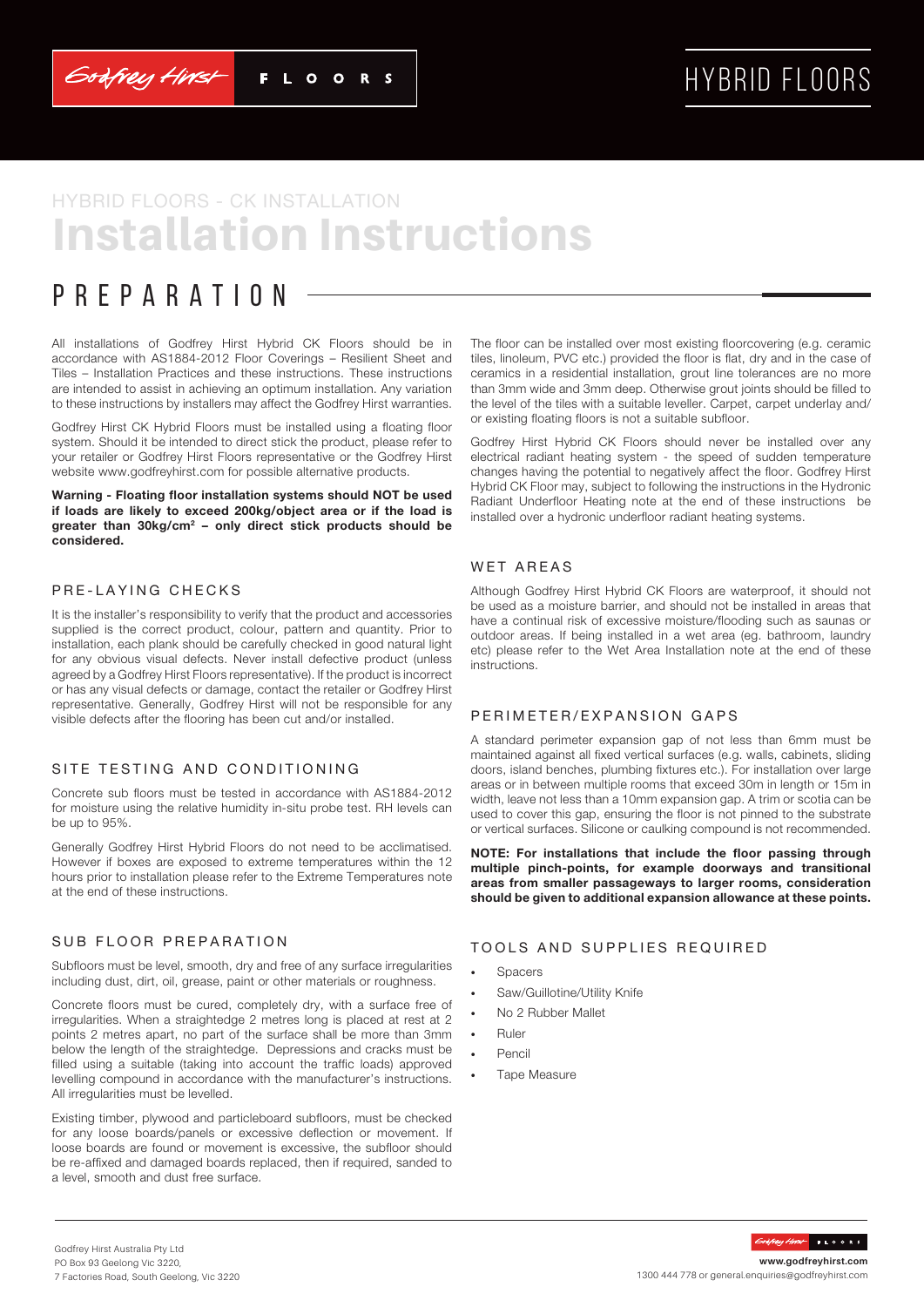Godfrey Hirst

# HYBRID FLOORS

# Installation Instructions HYBRID FLOORS - CK INSTALLATION

## Installation

As a floating floor, the floor should not be adhered, nailed or pinned in any way to the subfloor or structure. Additional foam or cork underlays should never be used.

1. Prepare the sub floor in accordance with Australia Standard 1884-2012 and as set out in these instructions.

**Warning - Asbestos – Prior to any take-up or removal of floorcoverings, adhesives or underlay, you should be certain these do not contain asbestos. If it is known or suspected the previous flooring, adhesive or underlay contains asbestos, you should avoid creating dust and the previous flooring and/ or components should only be removed by an appropriately licenced asbestos removal contractor.**

- 2. Plan the direction of the area to be installed to maximise the visual appearance once installed. The direction of the tile/plank grain should be confirmed and the installation should be balanced from the centre of the area to minimise waste.
- 3. Measure the room and estimate the number of rows required. If the last row is not at least 50mm wide, the first row should be cut so that the first and last rows are similar in width.
- 4. To minimise shade variation, mix and install product from several different packs alternately. After laying a small quantity of product, view from a distance that allows you to clearly see the overall effect. If there is any doubt cease installation immediately and contact your retailer or Godfrey Hirst Floors representative.
- 5. From the left corner of the room put the first plank in place using spacer blocks against the walls to maintain the appropriate expansion gap so both the end and side seam grooves are facing outwards. Planks are to be installed from left to right. To assist in laying the first row straight, the use of masking tape across each short end locking system is recommended. Continue this for the first two rows and remove after completion of installation.
- 6. Install the second plank in the first row by laying the short-end tongue onto the previously installed plank short-end groove. Lock the planks together using a soft, white No. 2 rubber mallet to vertically engage the lock. You will feel the planks lock together as the end join engages. Care must be taken to properly line up the end join and NEVER force the join while out of alignment, otherwise this could result in permanent damage to the end groove.
- Continue in this manner for the rest of the first row. The last plank in the row should be cut to length while maintaining the appropriate expansion gap along the perimeter of the room or fixed vertical surfaces.
- 8. Cut a plank that is at least 150mm shorter than the first plank to start the second row or use the cut off from the previous row, keeping in mind the length requirements above. Install the first plank in the second row by inserting the long side tongue into the groove of the plank in the first row at a low angle to the installed plank. Then firmly lower the plank while maintaining a slight pressure toward the installed plank. The planks should fit snugly together and lay flat maintaining the appropriate expansion gap along the perimeter of the room or fixed vertical surfaces.
- 9. To install the remaining planks in the second row, first align the long edge tongue into the groove of the previous row at an angle. Slide

the plank to the left until it meets the previously installed plank.

- 10. Firmly lower the plank while maintaining a slight pressure towards the installed piece. The planks should fit snugly together and lay flat. Engage the short edge join as in the above.
- 11. Work across the length of the room installing planks in the second row.
	- **It is critical to keep these first two rows straight and square, as they are the "foundation" for the rest of the installation. Check often for squareness and straightness while installing the floor as failure to do so can result in gapping.**
- 12. Continue installing, being certain to maintain a random pattern repeat, assisted by offsetting end joins by at least 150mm. Maintain the appropriate expansion gap against all fixed vertical surfaces.
- 13. Check to be certain all planks are fully engaged; if slight gapping is noticed or the planks will not lay flat, simply disengage the long/top side join and then carefully slide the short/end join apart. Do not pull up on this join as it will damage the locking mechanism! Reinstall the plank.
- 14. The last row (possibly the first row) plank width should be no less than 50mm on the long seam. Remember to allow for the appropriate expansion gap to the wall.
- 15. Holes for pipes: measure the diameter of the pipe and drill a hole that is 20mm larger.
- 16. Install wall mouldings and door transition mouldings last. Be sure that all mouldings are fastened directly to the wall or subfloor; do not place any fasteners through the floating flooring. Care must be taken when fitting wall mouldings that they do not push down on the floor. This will affect the floors ability to expand and contract and may lead to product failure.

**NOTE: If necessary, to disassemble your Godfrey Hirst Hybrid CK Floor, separate the whole row by lifting it up carefully at an angle. To separate the planks, leave them flat on the ground and slide them apart. If planks do not separate easy, you can slightly lift up the planks (5°) when sliding them apart.**